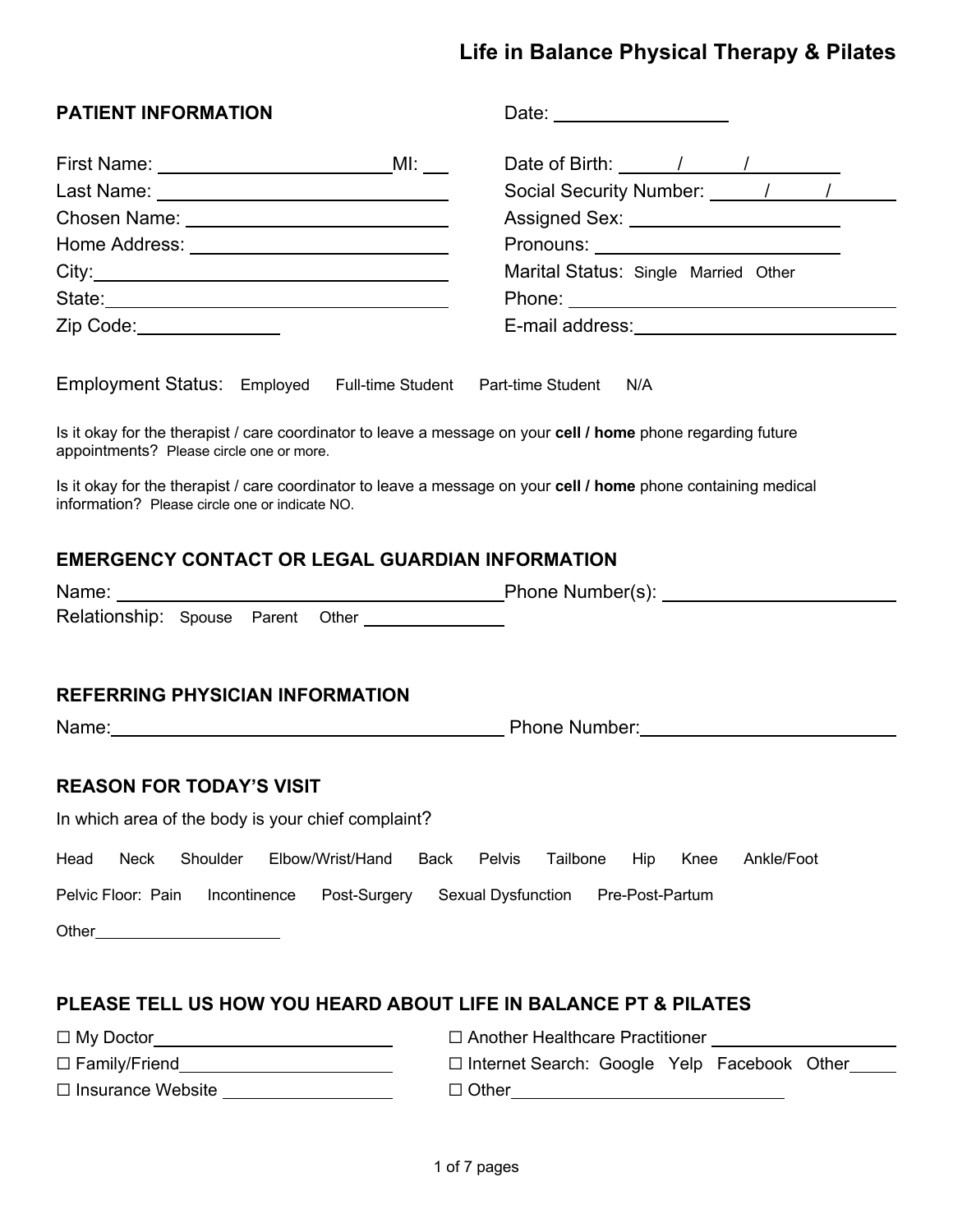# **INSURANCE COMPANY INFORMATION AND/OR CLAIM INFORMATION**

|                                    | Date of Accident: ____________________________Claim Number: _____________________                                                                                                                                             |
|------------------------------------|-------------------------------------------------------------------------------------------------------------------------------------------------------------------------------------------------------------------------------|
|                                    |                                                                                                                                                                                                                               |
|                                    |                                                                                                                                                                                                                               |
|                                    |                                                                                                                                                                                                                               |
|                                    | Claim Manager Name: Name: Name All Phone Number: Name All Phone Number: Name All Phone Number: Name All Phone Number: Name All Phone Number: Name All Phone Number: Name All Phone Number: Name All Phone All Phone All Phone |
| L&I will reimburse.                | Please note: if you are an L&I patient, your visit may only be 40 minutes as this is the maximum time for which                                                                                                               |
| <b>RESPONSIBLE PARTY STATEMENT</b> |                                                                                                                                                                                                                               |
|                                    |                                                                                                                                                                                                                               |

As the responsible party, I agree that all charges that are not directly paid by my insurance company will be my responsibility.

#### **Responsible Party Signature: \_\_\_\_\_\_\_\_\_\_\_\_\_\_\_\_\_\_\_\_\_\_\_\_\_\_\_\_\_\_ Date: \_\_\_\_\_\_\_\_\_\_\_\_\_\_**

# **ASSIGNMENT OF BENEFITS / AUTHORIZATION TO RELEASE MEDICAL INFORMATION / CONSENT TO TREATMENT**

I hereby assign all medical benefits to which I am entitled to Life in Balance Physical Therapy and Pilates, LLC in the event they file insurance on my behalf**. I understand that I am financially responsible for all charges whether or not paid by insurance**. In the event my account becomes delinquent and is therefore default of payment, I accept responsibility for the principal amount owing as well as all reasonable costs associated with the collection of this debt. This includes but is not limited to collection service fees, attorney's fees, and all court costs and balances over thirty days old. I hereby authorize said assignee to release all information necessary to secure the payment of said benefits. A copy of this assignment shall be considered as effective and valid as the original. I do hereby consent to such treatment by the authorized personnel of Life in Balance Physical Therapy and Pilates, LLC as may be dictated by prudent medical practice by my illness, injury, or condition. This consent is intended as a waiver of liability for such treatment except acts of negligence.

**Signature**: **Date**:

# **RECEIPT OF NOTICE OF PATIENT PRIVACY PRACTICES**

I acknowledge that I have received a copy of the notice of patient privacy practices (page 7), as outlined by the Health Insurance Portability and Accountability Act of 1996.

**Signature**: **Date**: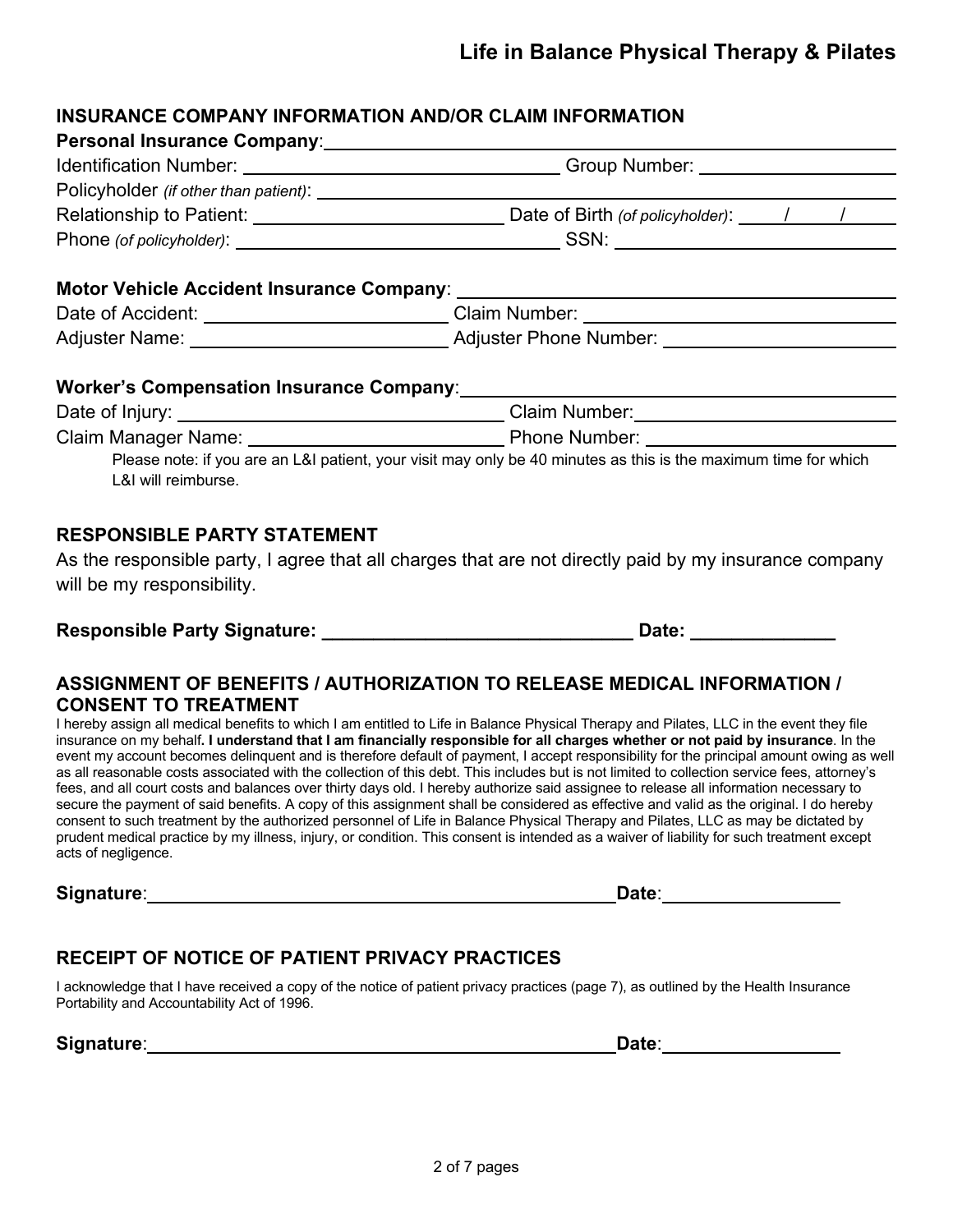## **AUTHORIZATION FOR TREATMENT**

The undersigned hereby authorizes the physical therapists at Life in Balance Physical Therapy and Pilates, LLC to provide physical therapy treatments deemed necessary for my care. I understand that this type of treatment involves the use of touch for diagnosis and treatment and that my therapist will explain this approach to me.

## **AUTHORIZATION FOR CHARGES**

The undersigned hereby authorizes my insurance benefits to be paid directly to Life in Balance Physical Therapy and Pilates, LLC including health insurance, Personal Injury Protection, Labor and Industries, or other applicable coverage. **I fully understand and agree that I am financially responsible for any and all balances due**. **I also understand that it is my responsibility to determine the physical therapy benefits that apply to my specific insurance plan. This includes, but is not limited to, necessary doctor referrals or prescriptions, deductibles, co-pays, percentage pay out, provider discounts, and yearly coverage.**

Balances held over 90 days are subject to an interest and records-keeping fee of \$5 per month and may be sent to a collection agency. **Patients must keep their account balances under \$300 to continue treatment.** 

## **CANCELLATION AND LATE POLICY**

While you are under the care of a Life in Balance Physical Therapist we will take special care to respect your one-to-one time with the therapist. Each visit, whether for physical therapy or for a Private Pilates session, is **55-minutes** in length and you will be treated solely by a licensed physical therapist. In order to continue to offer such a high quality of care, we ask that you **arrive on time for your appointments and give 1 full business day of 24 hours notice in the event that you need to cancel a scheduled appointment. If 24 hours' notice is not given, you will be charged a \$75 fee. This amount is not covered by insurance.**

**Please initial your understanding that if you need to cancel a Monday appointment, you must do so on Thursday to avoid the \$75 cancellation fee.**

1<sup>st</sup> cancellation/no show without 24-hr notice—no fee, forgiven.

\_\_\_\_\_\_\_\_\_\_\_\_\_\_\_\_\_\_\_\_\_\_\_\_\_\_\_\_\_\_\_\_\_\_\_\_\_\_\_\_\_\_\_ \_\_\_\_\_\_\_\_\_\_\_\_\_\_\_\_\_\_\_

2nd cancellation/no show without 24-hr notice—**\$75 fee**.

3rd cancellation/no show without 24-hr notice—**\$75 fee**.

After the  $3<sup>rd</sup>$  incident, if you have not been in contact with us, we will automatically cancel all future appointments. If you would like back on the schedule, your account must have a zero balance and you agree to pay **\$135** for any additional late cancellation/no show.

**I understand that if I am late and/or am not able to give 24 business hours' notice cancellation for my appointments that the above cancellation policy applies and is not a fee that is covered by insurance.**

**Signature of Patient or Party Responsible for Bill Cate Date** 

\_\_\_\_\_\_\_\_\_\_\_\_\_\_\_\_\_\_\_\_\_\_\_\_\_\_\_\_\_\_\_\_\_\_\_\_\_\_\_\_\_  **Printed Name**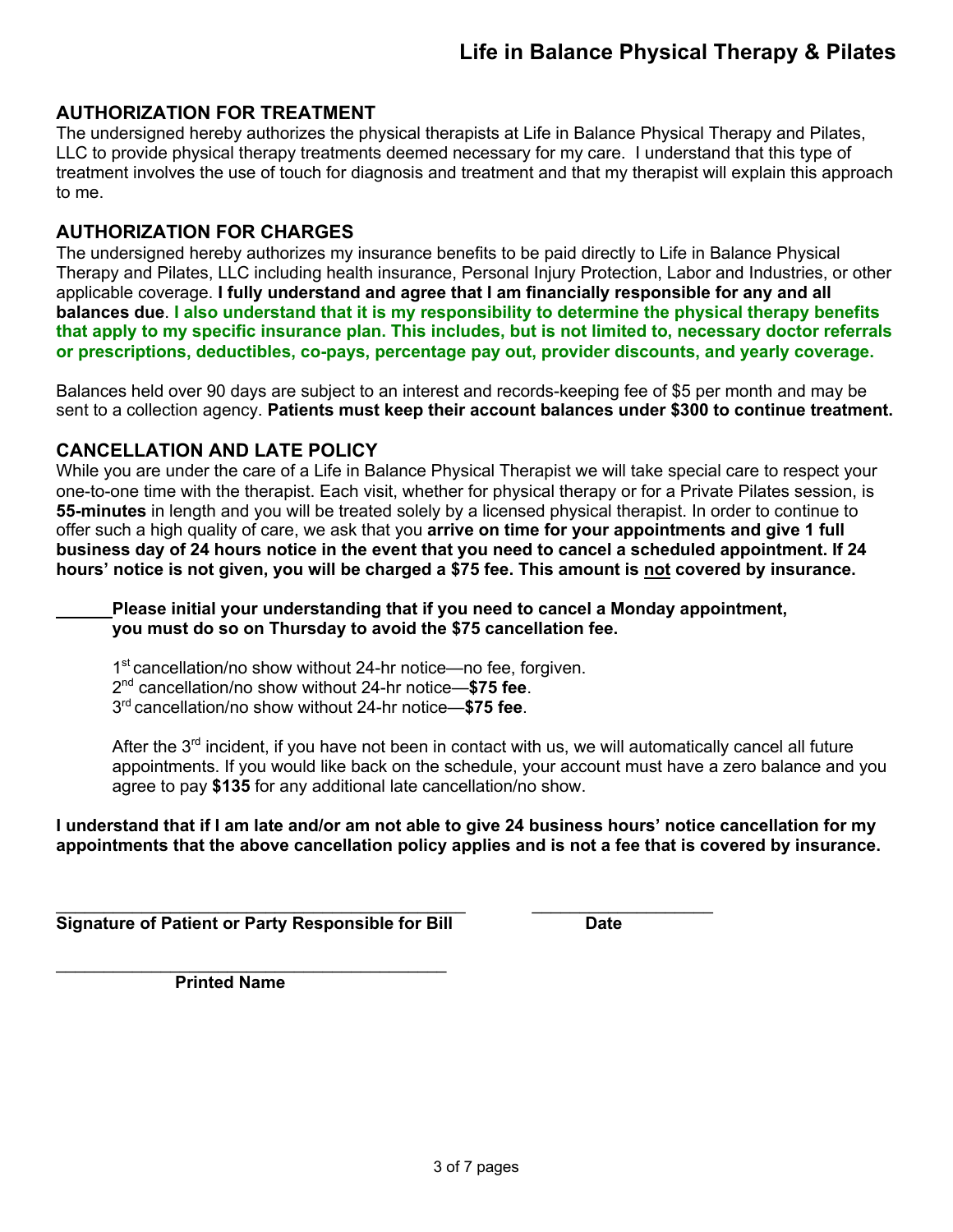## **BILLING INFORMATION**

Welcome to Life in Balance. We are excited to work with you and be a part of your healthcare team. Here is some information we would like you to review to improve the understanding of the billing process. Please know we do our best to assist you in understanding your insurance benefits. **However, it is your responsibility to know your insurance coverage and benefits.** 

#### **INSURANCE COVERAGE**

At any given time, Life in Balance Physical Therapy and Pilates, LLC is contracted with specific insurance companies. We do our best to verify your insurance benefits; however, **quoted benefits are not a guarantee of payment and it is your responsibility to know your insurance coverage.**

\_\_\_\_\_ **Please initial your understanding that it is your responsibility to know your insurance coverage**.

#### **PATIENT PAYMENTS**

**Co-pays are due at the time of service. Patients with a deductible will pay \$100.00 toward their deductible each visit and will be billed for any remaining amount until the deductible is met.** Prepaid coinsurance payments are highly recommended. Please note that the amount collected is an estimated amount. Co-insurance amounts are fully calculated after your insurance has processed the claim. For information regarding this percentage, contact your insurance company.

Once an insurance claim is processed, you will receive an EOB (Explanation of Benefits) from your insurance company, detailing the "amount paid by insurance" and the "patient responsibility."

Please be aware, we send bills to patients the first week of each month. If your claims have not yet processed through insurance, you will not receive a bill for your portion immediately. The claims process generally takes anywhere from 15 to 90 days. Bills will reflect only the amount currently owed. Your payment is due upon receipt of the bill. Please be advised that unpaid bills, and accounts with balances over \$300, may result in Life in Balance discontinuing treatment.

#### **CASH PAY**

Payment is expected at time of service. The rate quoted to you is a discounted rate.

#### **PERSONAL INJURY PROTECTION (PIP) CLAIMS**

Please be aware of the monetary limit of your PIP coverage. If it appears you have or will exhaust your PIP, be prepared to provide personal health insurance to cover your visits. If you do not have personal health insurance, please read the 3rd PARTY section below.

#### **THIRD PARTY PIP**

At this time, we accept  $3<sup>rd</sup>$  party PIP on a limited basis—only after you have exhausted your PIP funds and are working with an attorney. At that time, we will need you to acquire a "letter of guarantee" from your attorney. Given that we will be continuing care without payment at time of service, we will be not discount or negotiate our fees at the time of the settlement. All outstanding balances will be due in full to Life in Balance Physical Therapy and Pilates, LLC. You always have the option of paying as a "cash pay" patient for each visit if you would like to reduce the cost of each visit.

I have read and understand the billing information listed above.

| Signature: | Date: |  |
|------------|-------|--|
|            |       |  |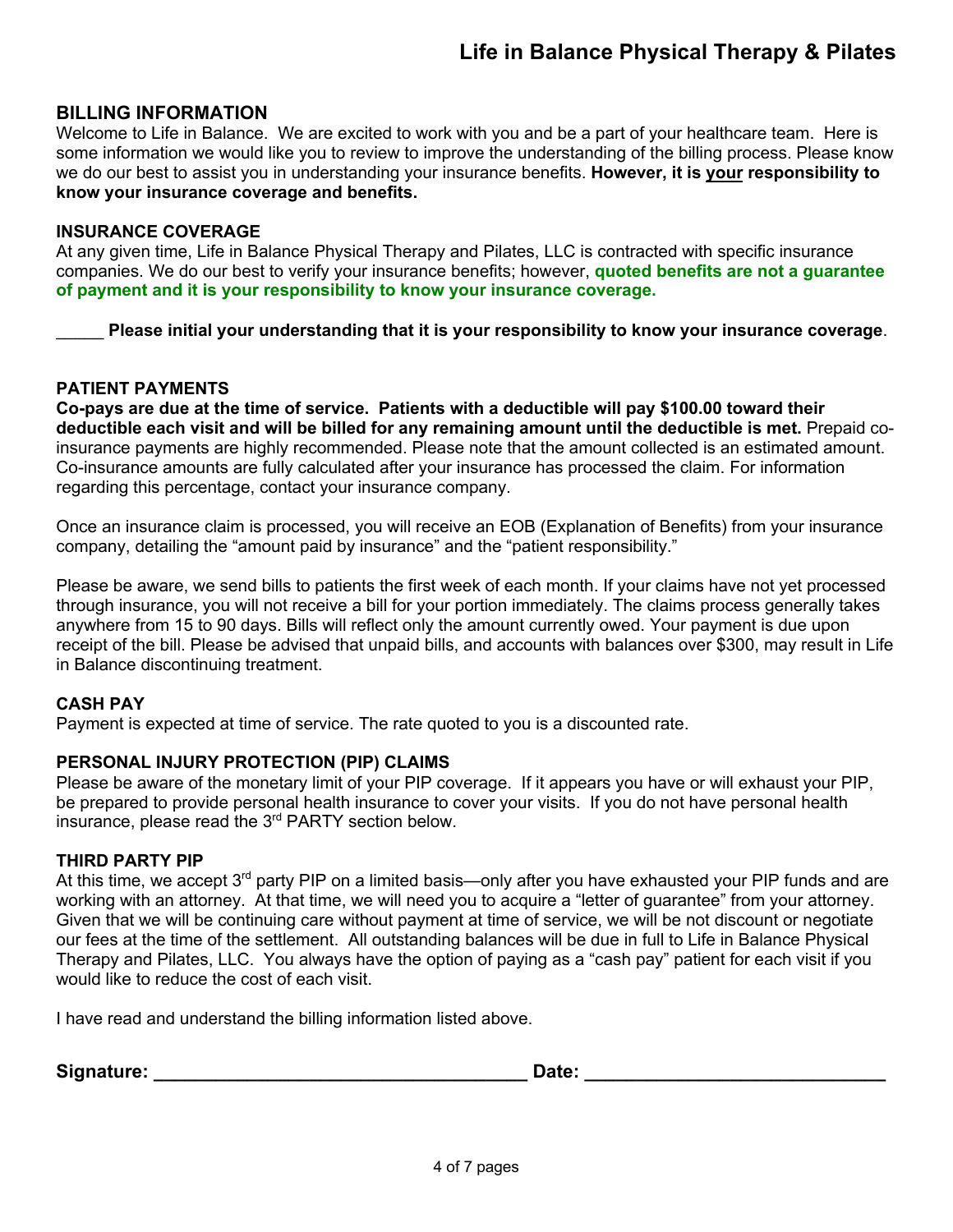# **Life in Balance Physical Therapy & Pilates**

# **MEDICAL HISTORY AND SYMPTOM DESCRIPTION**

| Circle today's pain level: 0 1 2 3 4 5 6 7 8 9 10                                                                                                                                      |                                    |                                                                                                                                                                                                                                     |  |                                            |                                                    |  |  |
|----------------------------------------------------------------------------------------------------------------------------------------------------------------------------------------|------------------------------------|-------------------------------------------------------------------------------------------------------------------------------------------------------------------------------------------------------------------------------------|--|--------------------------------------------|----------------------------------------------------|--|--|
| Mark areas of symptoms you may experience.                                                                                                                                             |                                    | Describe your injury or symptoms:                                                                                                                                                                                                   |  |                                            |                                                    |  |  |
|                                                                                                                                                                                        |                                    | I feel BETTER with <b>with</b> the state of the state of the state of the state of the state of the state of the state of the state of the state of the state of the state of the state of the state of the state of the state of t |  |                                            |                                                    |  |  |
| Right<br>Left<br>Left<br>Right                                                                                                                                                         |                                    |                                                                                                                                                                                                                                     |  |                                            |                                                    |  |  |
|                                                                                                                                                                                        |                                    | Circle today's pain level: 0 1 2 3 4 5 6 7 8 9 10                                                                                                                                                                                   |  |                                            |                                                    |  |  |
| Please circle the activities you are having DIFFICULTY or discomfort performing as a result of your injury:<br>Sleeping<br>Grooming<br>Dressing<br><b>Household Chores</b><br>Standing | Squatting                          |                                                                                                                                                                                                                                     |  |                                            | Lifting/carrying<br>Pushing<br>Pulling<br>Kneeling |  |  |
| Diagnostic Testing: X-Ray MRI CT Scan Other: ___________________________________                                                                                                       |                                    |                                                                                                                                                                                                                                     |  |                                            |                                                    |  |  |
| Have you EVER been diagnosed as having any of the following conditions?                                                                                                                |                                    |                                                                                                                                                                                                                                     |  | In the last 6 months have you experienced? |                                                    |  |  |
|                                                                                                                                                                                        |                                    |                                                                                                                                                                                                                                     |  | YES NO Dizziness                           |                                                    |  |  |
| YES NO Heart Problems                                                                                                                                                                  | YES NO Asthma                      |                                                                                                                                                                                                                                     |  | YES NO Double Vision                       |                                                    |  |  |
| YES NO High Blood Pressure                                                                                                                                                             | YES NO Stomach Ulcers              |                                                                                                                                                                                                                                     |  | YES NO Fainting                            |                                                    |  |  |
| <b>YES NO Circulation Problems</b>                                                                                                                                                     | YES NO Incontinence                |                                                                                                                                                                                                                                     |  | YES NO Falls/Balance Problems              |                                                    |  |  |
| YES NO Diabetes                                                                                                                                                                        | YES NO Osteoporosis                |                                                                                                                                                                                                                                     |  | YES NO Headaches                           |                                                    |  |  |
| YES NO Thyroid Problems                                                                                                                                                                | <b>YES NO Rheumatoid Arthritis</b> |                                                                                                                                                                                                                                     |  | YES NO Numbness/Tingling                   |                                                    |  |  |
|                                                                                                                                                                                        |                                    |                                                                                                                                                                                                                                     |  | YES NO Nausea/Vomiting                     |                                                    |  |  |
|                                                                                                                                                                                        |                                    |                                                                                                                                                                                                                                     |  | YES NO Weight Change                       |                                                    |  |  |
| YES NO Stroke/Brain Injury YES NO Other                                                                                                                                                |                                    |                                                                                                                                                                                                                                     |  | YES NO Incontinence                        |                                                    |  |  |
| YES NO Seizures                                                                                                                                                                        |                                    |                                                                                                                                                                                                                                     |  | YES NO Night Time Pain                     |                                                    |  |  |
| YES NO Multiple Sclerosis                                                                                                                                                              |                                    |                                                                                                                                                                                                                                     |  | YES NO Pregnancy                           |                                                    |  |  |
|                                                                                                                                                                                        |                                    |                                                                                                                                                                                                                                     |  | YES NO Illness/Fever/Infection             |                                                    |  |  |
|                                                                                                                                                                                        |                                    |                                                                                                                                                                                                                                     |  |                                            |                                                    |  |  |
|                                                                                                                                                                                        |                                    |                                                                                                                                                                                                                                     |  |                                            |                                                    |  |  |
| <b>GOALS:</b><br>GOALS:<br>Lunderstand the above information represents my health and symptoms. It is accurate to the best of my knowledge, Lunderstand that                           |                                    |                                                                                                                                                                                                                                     |  |                                            |                                                    |  |  |
|                                                                                                                                                                                        |                                    |                                                                                                                                                                                                                                     |  |                                            |                                                    |  |  |

*I understand the above information represents my health and symptoms. It is accurate to the best of my knowledge. I understand that this information will be used to provide a personalized treatment plan for me.*

**Patient / Guardian Signature: \_\_\_\_\_\_\_\_\_\_\_\_\_\_\_\_\_\_\_\_\_\_\_\_\_\_\_\_\_\_\_\_\_\_\_\_\_\_\_ Therapist:\_\_\_\_\_\_\_\_\_\_\_\_\_\_\_\_\_\_\_\_\_\_\_**

|  |  | Therapist |
|--|--|-----------|
|  |  |           |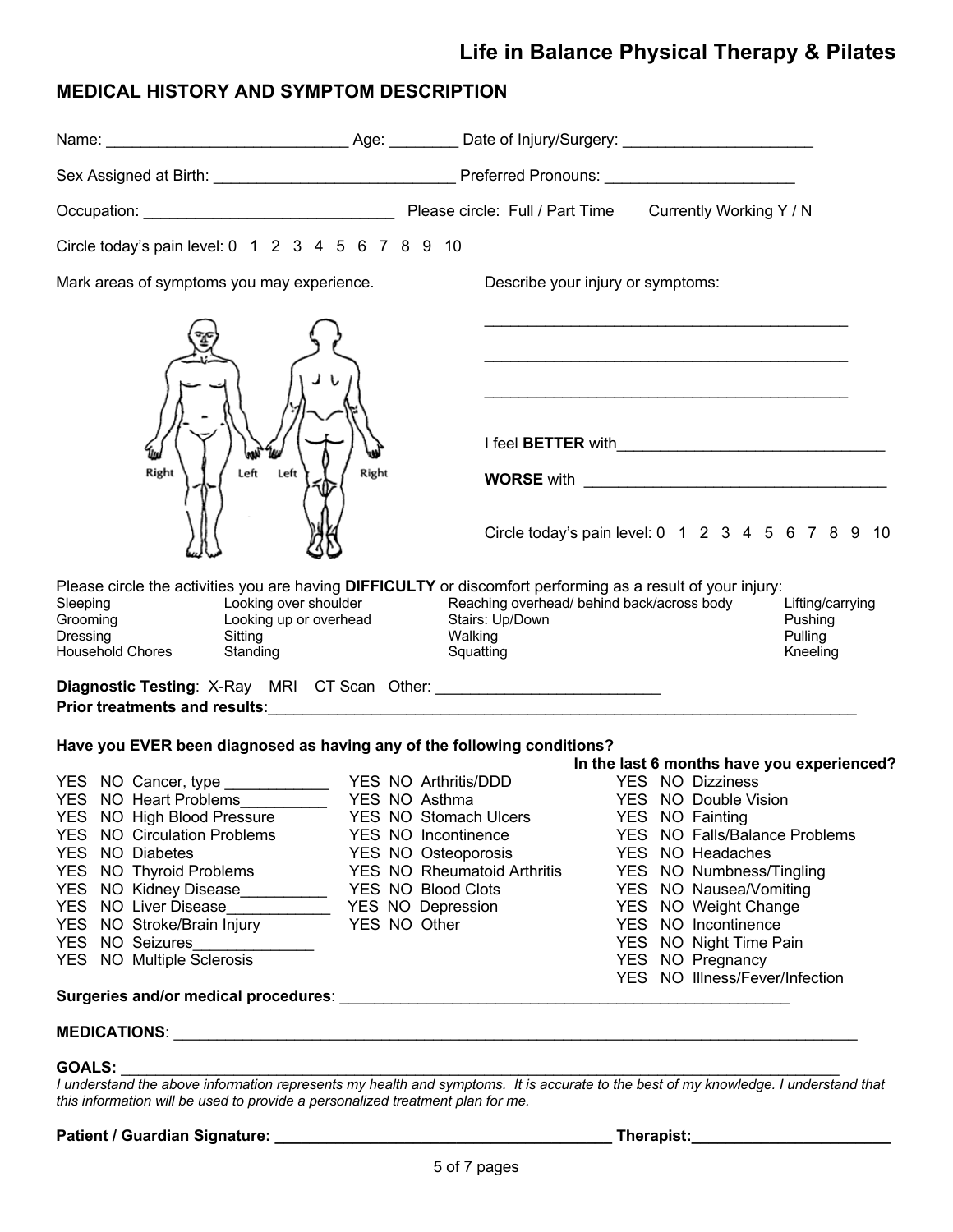# **PATIENT-SPECIFIC FUNCTIONAL SCALE (PSFS)**

| <b>NAME</b> | <b>DATF</b> |
|-------------|-------------|
|             |             |

| ΑI<br>- - |  |  |
|-----------|--|--|
|           |  |  |

**Please list 3 activities that you are unable to do or have moderate to extreme difficulty performing as a result of your injury or pain level. Please circle the corresponding level of difficulty.**

| 0 = UNABLE TO PERFORM<br><b>10 = ABLE TO PERFORM ACTIVITY AT SAME LEVEL</b><br>AS BEFORE THE PROBLEM OR INJURY |  |  |              |  |                        |  |  |  |         |  |  |
|----------------------------------------------------------------------------------------------------------------|--|--|--------------|--|------------------------|--|--|--|---------|--|--|
|                                                                                                                |  |  | $\mathbf{0}$ |  | 1 2 3 4 5 6 7 8 9 10   |  |  |  |         |  |  |
| 2. $\qquad \qquad$                                                                                             |  |  | $\bf{0}$     |  | 1 2 3 4 5 6 7 8 9 10   |  |  |  |         |  |  |
|                                                                                                                |  |  | $\bf{0}$     |  | 1 2 3 4 5 6 7 8 9 10   |  |  |  |         |  |  |
|                                                                                                                |  |  |              |  |                        |  |  |  |         |  |  |
| <b>PAIN LEVEL:</b>                                                                                             |  |  |              |  | 0 1 2 3 4 5 6 7 8 9 10 |  |  |  |         |  |  |
| 0=NO PAIN                                                                                                      |  |  |              |  |                        |  |  |  |         |  |  |
| <b>10=MOST INTENSE PAIN IMAGINABLE</b>                                                                         |  |  |              |  |                        |  |  |  |         |  |  |
| Your percentage of time at this level: 0-25%                                                                   |  |  |              |  | 26-50% 51-75%          |  |  |  | 76-100% |  |  |

**Office use only: sum of scores/number of activities detectable change for average score = 2 points minimum detectable change for single activity = 3 points minimum**